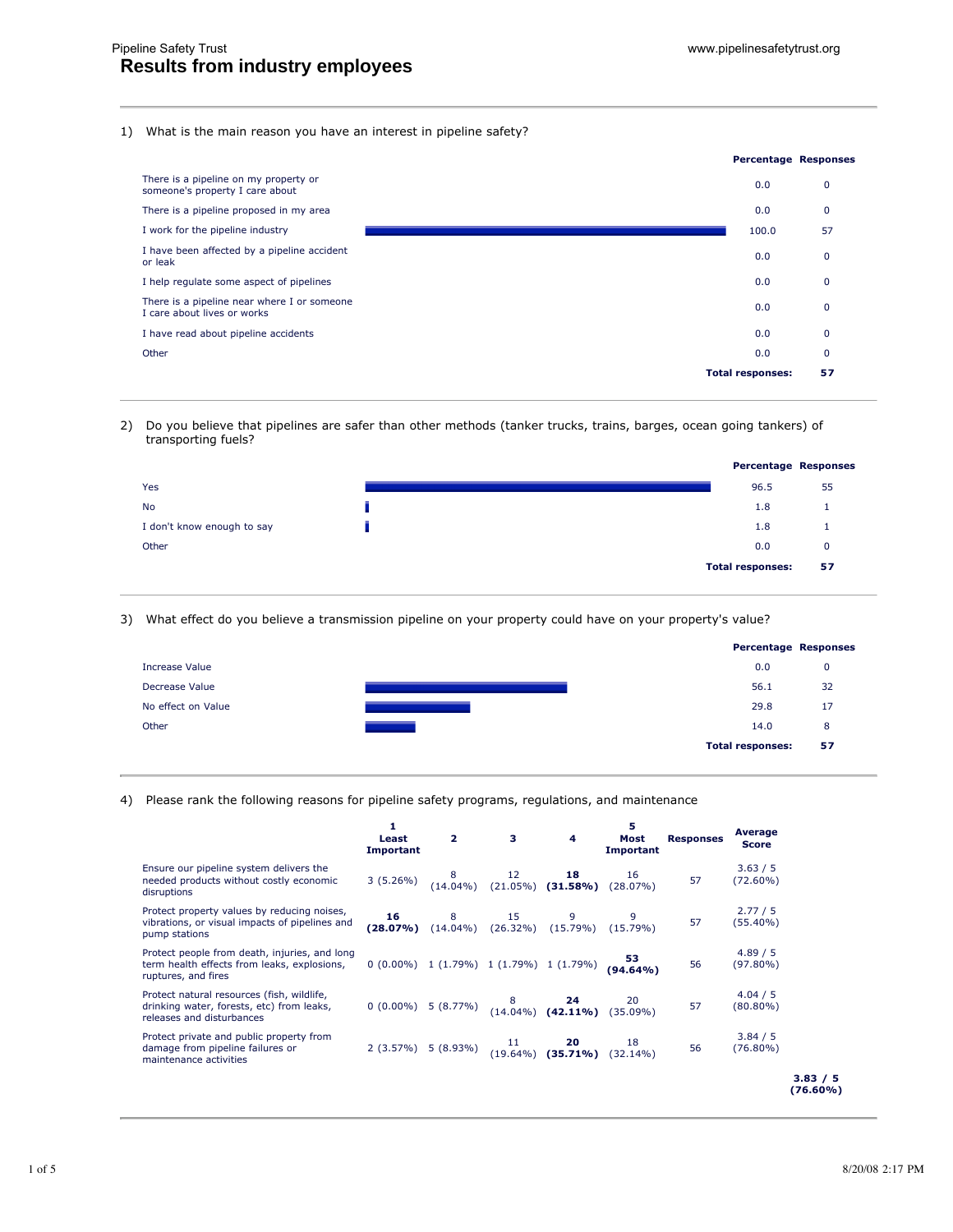Pipeline Safety Trust www.pipelinesafetytrust.org

5) Which of the following do you think is the major cause of transmission pipeline ruptures and leaks?



6) If a pipeline company wanted to provide you and your community with important information regarding their pipeline, such as where the pipeline is, what it carries, how to recognize a leak, or what to do in an emergency, what do you think would be the best way to get that information to people?

|                                                         |                          | <b>Percentage Responses</b> |    |
|---------------------------------------------------------|--------------------------|-----------------------------|----|
| Send it in the mail                                     |                          | 30.0                        | 27 |
| Get the local paper to write a story about<br>pipelines |                          | 11.1                        | 10 |
| Send someone door to door to talk with<br>people        |                          | 10.0                        | 9  |
| Hang an information packet on my door                   |                          | 10.0                        | 9  |
| Invite me to a community meeting about it               | $\sim 10^{11}$ m $^{-1}$ | 12.2                        | 11 |
| Use catchy radio or TV ads                              |                          | 16.7                        | 15 |
| Other                                                   |                          | 10.0                        | 9  |
|                                                         |                          |                             |    |

7) If workers for a utility company (water, telephone, gas pipeline, etc) that owned an easement or right-of-way on your property had to come **on your property** to work on their utility how would you like to be notified that they were coming?

|                                                       | 1<br>Would<br>not like |                     |                 | $2 \qquad 3 \qquad 4$ | 5                                                                                                                                       | 6<br>Most<br>preferred<br>method | <b>Responses</b> | Average<br><b>Score</b> |
|-------------------------------------------------------|------------------------|---------------------|-----------------|-----------------------|-----------------------------------------------------------------------------------------------------------------------------------------|----------------------------------|------------------|-------------------------|
| Letter in the mail                                    |                        |                     |                 |                       | $(11.76\%)$ 2 (3.92%) $(8$ 14 14 7<br>(11.76%) 2 (3.92%) (15.69%) (27.45%) (27.45%) (13.73%)                                            |                                  | 51               | 3.96 / 6<br>$(66.00\%)$ |
| Call on the phone and leave a message                 |                        |                     |                 |                       | 5 (9.43%) 4 (7.55%) $\begin{array}{cc} 10 & 11 & \textbf{18} \\ (18.87\%) & (20.75\%) & (33.96\%) \end{array}$ 5 (9.43%)                |                                  | 53               | 3.91/6<br>(65.17%)      |
| Call on the phone until they talk to me<br>personally |                        | $6 \qquad \qquad 8$ | $6\overline{)}$ | 9                     | 12<br>$(11.32\%)$ $(15.09\%)$ $(11.32\%)$ $(16.98\%)$ $(22.64\%)$ $(22.64\%)$                                                           | 12                               | 53               | 3.92/6<br>(65.33%)      |
| Send me an email                                      |                        |                     |                 |                       | 11 <b>12</b> 8 9 7<br>(21.15%) <b>(23.08%)</b> (15.38%) (17.31%) (13.46%) 5 (9.62%)                                                     |                                  | 52               | 3.08 / 6<br>(51.33%)    |
| Come to my door and talk to me personally             |                        |                     |                 |                       | $\begin{array}{cccc} 6 & 6 & 25 \\ (11.32\%) & (9.43\%) & (11.32\%) & (9.43\%) & (11.32\%) & (47.17\%) \end{array}$                     |                                  | 53               | 4.42/6<br>$(73.67\%)$   |
| Leave a notice on my door                             |                        |                     |                 |                       | 5 (9.62%) $\begin{array}{cc} 6 & 10 & 12 & \textbf{15} \\ (11.54\%) & (19.23\%) & (23.08\%) & \textbf{(28.85\%)} \end{array}$ 4 (7.69%) |                                  | 52               | 3.73/6<br>(62.17%)      |
| No notice required - Just do the work                 |                        |                     |                 |                       | <b>33</b> (6.00%) $\begin{matrix} 5 \\ 10.00\% \end{matrix}$ 3 (6.00%) 3 (6.00%) 3 (6.00%)                                              |                                  | 50               | 1.98/6<br>$(33.00\%)$   |
|                                                       |                        |                     |                 |                       | 5 0 (0.00%) 0 (0.00%) 0 (0.00%) $\frac{1}{(14.29\%)}$ 1 1 7                                                                             |                                  |                  | 2.29/6<br>(38.17%)      |
|                                                       |                        |                     |                 |                       |                                                                                                                                         |                                  |                  | 3.56 / 6<br>$(59.32\%)$ |

8) If you attended a town meeting in your area to hear about the safety of a local pipeline, or a proposed pipeline project, how much would you trust the information if it was provided by the following people?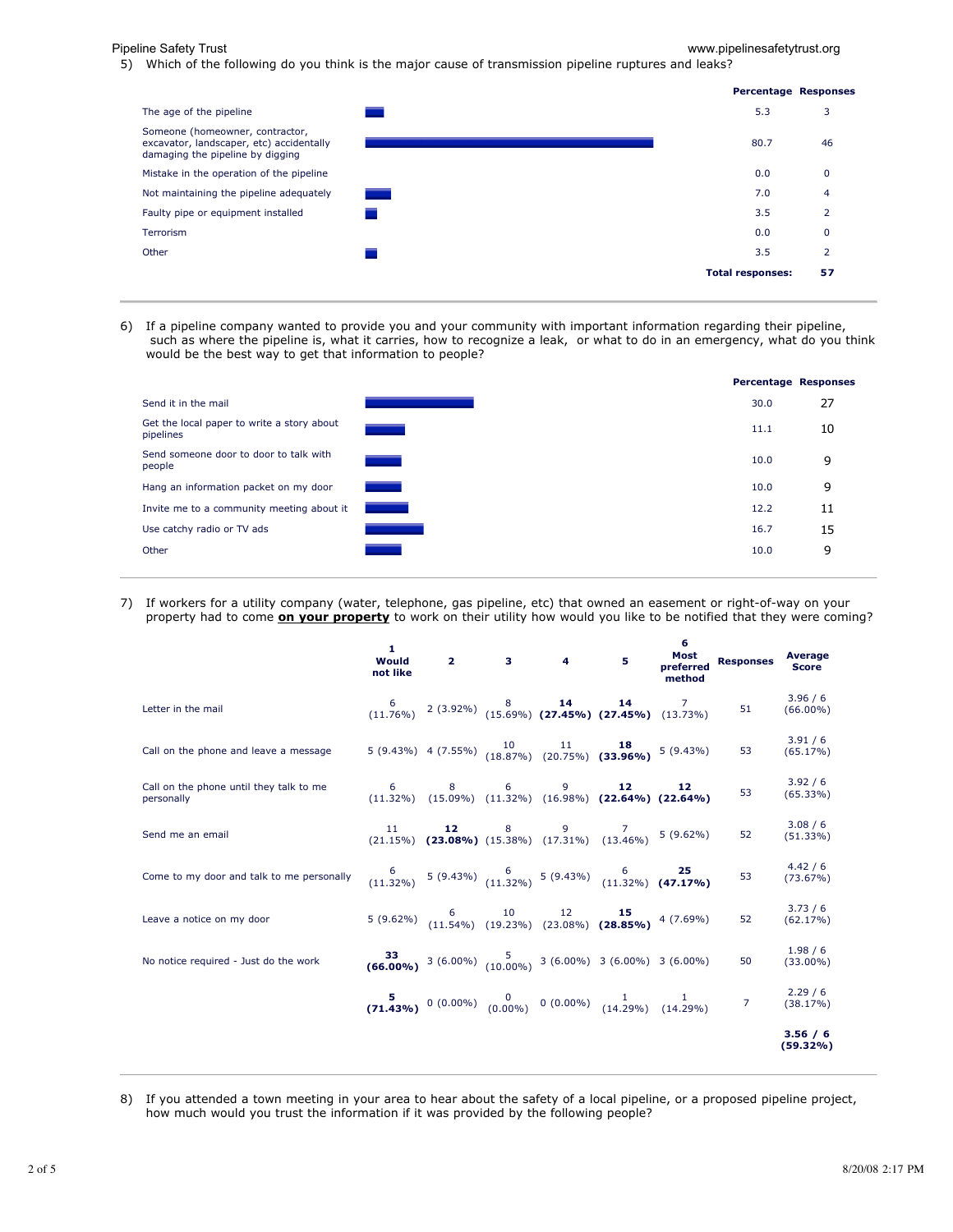| Pipeline Safety Trust                                 |                                |                                                                                 |      |          |                                                                                                                                               |                                     |                  | www.pipelinesafetytrust.org |
|-------------------------------------------------------|--------------------------------|---------------------------------------------------------------------------------|------|----------|-----------------------------------------------------------------------------------------------------------------------------------------------|-------------------------------------|------------------|-----------------------------|
|                                                       | 1<br>Would<br><b>Not Trust</b> | $\overline{\mathbf{2}}$ and $\overline{\mathbf{2}}$ and $\overline{\mathbf{2}}$ |      | $3 \t 4$ | 5                                                                                                                                             | 6<br><b>Trust</b><br><b>Totally</b> | <b>Responses</b> | Average<br><b>Score</b>     |
| Federal, State, or Provincial Pipeline<br>Regulator   |                                |                                                                                 |      |          | 1 (1.79%) $\begin{array}{cc} 0 & 11 & 10 & \textbf{25} & 9 \\ 0.000\% & (19.64\%) & (17.86\%) & \textbf{(44.64\%)} & (16.07\%) \end{array}$   |                                     | 56               | 4.52 / 6<br>$(75.33\%)$     |
| Pipeline Company Employee                             |                                |                                                                                 |      |          | 2 (3.57%) $\begin{array}{cccc} 3 & 4 & 15 & \textbf{21} & 11 \\ (5.36\%) & (7.14\%) & (26.79\%) & \textbf{(37.50\%)} & (19.64\%) \end{array}$ |                                     | 56               | 4.48 / 6<br>(74.67%)        |
| Technical consultant hired by the local<br>qovernment |                                |                                                                                 |      |          | 4 (7.27%) $\begin{bmatrix} 7 & 13 & 12 & \textbf{15} & 4 \\ 12.73\% & 23.64\% & 21.82\% & \textbf{27.27\%} & 7.27\% \end{bmatrix}$            |                                     | 55               | 3.71/6<br>$(61.83\%)$       |
| Non-profit Pipeline Safety Advocate                   |                                |                                                                                 |      |          | 3 (5.36%) $\begin{bmatrix} 7 & 8 & 13 & \mathbf{14} & 11 \\ 11 & 12 & 50\% & 14.29\% & 23.21\% & \mathbf{25.00\%} & 19.64\% \end{bmatrix}$    |                                     | 56               | 4.09/6<br>(68.17%)          |
| Local Fire Chief or Emergency Responder               |                                |                                                                                 |      |          | 3 (5.36%) $\begin{pmatrix} 4 & 8 & 9 & \textbf{20} & 12 \\ 7.14\% & (14.29\%) & (16.07\%) & \textbf{(35.71\%)} & (21.43\%) \end{pmatrix}$     |                                     | 56               | 4.34/6<br>$(72.33\%)$       |
| Environmental / Community Group                       | 14                             | 11 - 11                                                                         | 11 8 |          | 8 <sub>1</sub><br>(25.93%) $(20.37\%)$ $(20.37\%)$ $(14.81\%)$ $(14.81\%)$ $(3.70\%)$                                                         |                                     | 54               | 2.83/6<br>(47.17%)          |
| A group made up of a mix of the above                 |                                |                                                                                 |      |          | 0 (0.00%) 2 8 9 22 14<br>0 (0.00%) (3.64%) (14.55%) (16.36%) (40.00%) (25.45%)                                                                |                                     | 55               | 4.69/6<br>(78.17%)          |
|                                                       |                                |                                                                                 |      |          |                                                                                                                                               |                                     |                  | 4.10 / 6<br>$(68.34\%)$     |

9) I would feel comfortable living next to a large transmission pipeline

|       | <b>Percentage Responses</b> |    |
|-------|-----------------------------|----|
| True  | 63.2%                       | 36 |
| False | 36.8%                       | 21 |
|       | <b>Total responses:</b>     | 57 |
|       |                             |    |

10) How close to a high pressure natural gas transmission pipeline would you feel comfortable living ?



11) How close to a large diameter high pressure liquid (oil, gasoline, jet fuel) pipeline would you feel comfortable living?



12) Would any of the following items effect your comfort level of living near or purchasing property near a high pressure natural gas transmission pipeline? (choose all that apply)

|                                                    | <b>Percentage Responses</b> |    |
|----------------------------------------------------|-----------------------------|----|
| I don't know enough about pipelines to<br>answer   | 0.9                         |    |
| The size and operating pressure of the<br>pipeline | 35.0                        | 41 |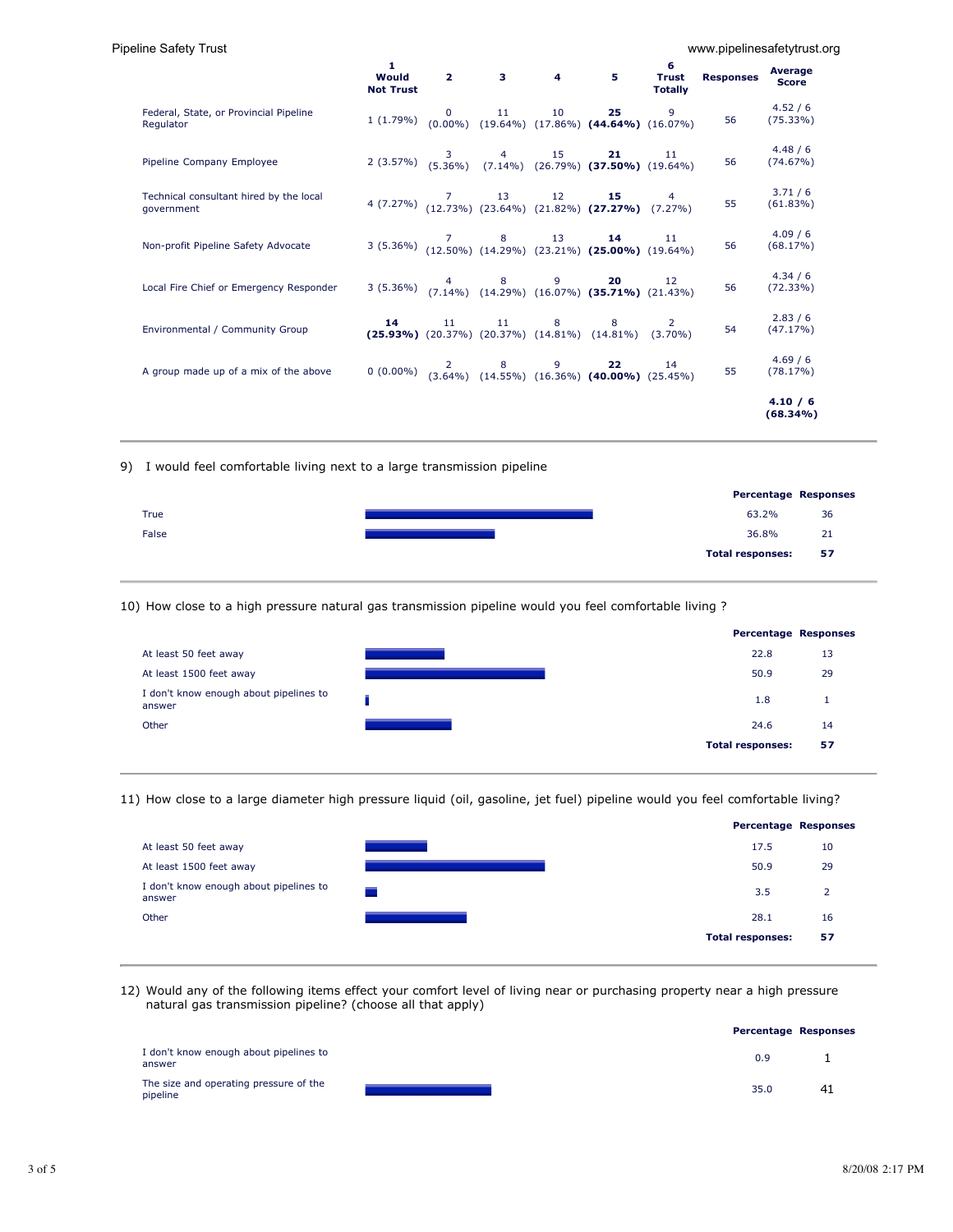| Pipeline Safety Trust                                           |  |      | www.pipelinesafetytrust.org |  |  |  |
|-----------------------------------------------------------------|--|------|-----------------------------|--|--|--|
| Who is operating the pipeline                                   |  | 30.8 | 36                          |  |  |  |
| The terrain and surrounding structures                          |  | 19.7 | 23                          |  |  |  |
| What my house is made of and its<br>orientation to the pipeline |  | 8.5  | 10                          |  |  |  |
| Other                                                           |  | 5.1  | ь                           |  |  |  |
|                                                                 |  |      |                             |  |  |  |

13) Would any of the following items effect your comfort level of living near or purchasing property near a high pressure liquid (oil, gasoline, jet fuel) pipeline? (choose all that apply)



14) Please rate the importance of the following pipeline safety improvement options

|                                                                           | 1<br>Least<br><b>Important</b>                                                                                                                             |   |                     | $2 \qquad 3 \qquad 4 \qquad 5$                                                                                                           | 6              | Most<br>Important                                                                                                                                        | <b>Responses</b> | Average<br><b>Score</b> |
|---------------------------------------------------------------------------|------------------------------------------------------------------------------------------------------------------------------------------------------------|---|---------------------|------------------------------------------------------------------------------------------------------------------------------------------|----------------|----------------------------------------------------------------------------------------------------------------------------------------------------------|------------------|-------------------------|
| Better and more frequent government<br>inspections                        | 6                                                                                                                                                          | 6 | $6 \quad \text{or}$ | $13$ and $13$<br>$(11.11\%)$ $(11.11\%)$ $(11.11\%)$ $(24.07\%)$ $(14.81\%)$ $(12.96\%)$ $(14.81\%)$                                     |                |                                                                                                                                                          | 54               | 4.19/7<br>$(59.86\%)$   |
| Getting states and provinces to enforce the<br>"call before you dig" laws |                                                                                                                                                            |   |                     |                                                                                                                                          |                | 0 (0.00%) $\begin{array}{cc} 1 & 0 \\ (1.79\%) & (0.00\%) \end{array}$ 1 (1.79%) $\begin{array}{cc} 5 & 10 \\ (8.93\%) & (17.86\%) \end{array}$ (69.64%) | 56               | 6.50 / 7<br>$(92.86\%)$ |
| Stricter pipeline safety regulations                                      |                                                                                                                                                            |   |                     | 5 (9.09%) $\begin{array}{cccc} 7 & 10 & 19 & 4 & 4 & 6 \\ 12.73\% & (18.18\%) & (34.55\%) & (7.27\%) & (7.27\%) & (10.91\%) \end{array}$ |                |                                                                                                                                                          | 55               | 3.84 / 7<br>$(54.86\%)$ |
| Making information about specific pipelines<br>available to the public    | 3 (5.36%) $\begin{bmatrix} 7 & 6 & \mathbf{14} & 9 & 10 & 7 \\ 12.50\% & (10.71\%) & \mathbf{(25.00\%)} & (16.07\%) & (17.86\%) & (12.50\%) \end{bmatrix}$ |   |                     |                                                                                                                                          |                |                                                                                                                                                          | 56               | 4.38 / 7<br>(62.57%)    |
| Increasing fines for pipeline failures                                    | 10                                                                                                                                                         |   |                     | 6 9 14 5<br>$(18.18\%)$ $(10.91\%)$ $(16.36\%)$ $(25.45\%)$ $(9.09\%)$ $(9.09\%)$ $(10.91\%)$                                            | 5 <sub>1</sub> |                                                                                                                                                          | 55               | 3.67 / 7<br>(52.43%)    |
| Better pipeline assessments and maintenance<br>by pipeline companies      | 2 (3.64%) $\begin{array}{cccc} 2 & 4 & 8 & 4 & 17 \ 2 & 3.64\% & (3.64\%) & (7.27\%) & (14.55\%) & (7.27\%) & (30.91\%) & (32.73\%) \end{array}$           |   |                     |                                                                                                                                          |                |                                                                                                                                                          | 55               | 5.42 / 7<br>(77.43%)    |
|                                                                           |                                                                                                                                                            |   |                     |                                                                                                                                          |                |                                                                                                                                                          |                  | 4.67 / 7<br>(66.75%)    |

15) Please answer this question only if you have a pipeline on or near your property. Which of the following pipeline right-of-way activities have you ever found annoying?

|                                                                                              |      | <b>Percentage Responses</b> |
|----------------------------------------------------------------------------------------------|------|-----------------------------|
| The pipeline company mowing the<br>right-of-way                                              | 0.0  | 0                           |
| The pipeline company clearing and side<br>trimming trees and brush along the<br>right-of-way | 4.8  |                             |
| Noise from the pipeline company patrolling<br>the right-of-way in an airplane                | 0.0  | 0                           |
| The pipeline company putting signs along the<br>right-of-way                                 | 9.5  |                             |
| Pipeline workers working along the<br>right-of-way                                           | 0.0  | 0                           |
| People using the right-of-way for riding<br>motorcycles, ATVs, horses, bicycles, etc.        | 42.9 | 9                           |
| Pipeline workers using equipment on the<br>right-of-way without advance notification         | 23.8 |                             |